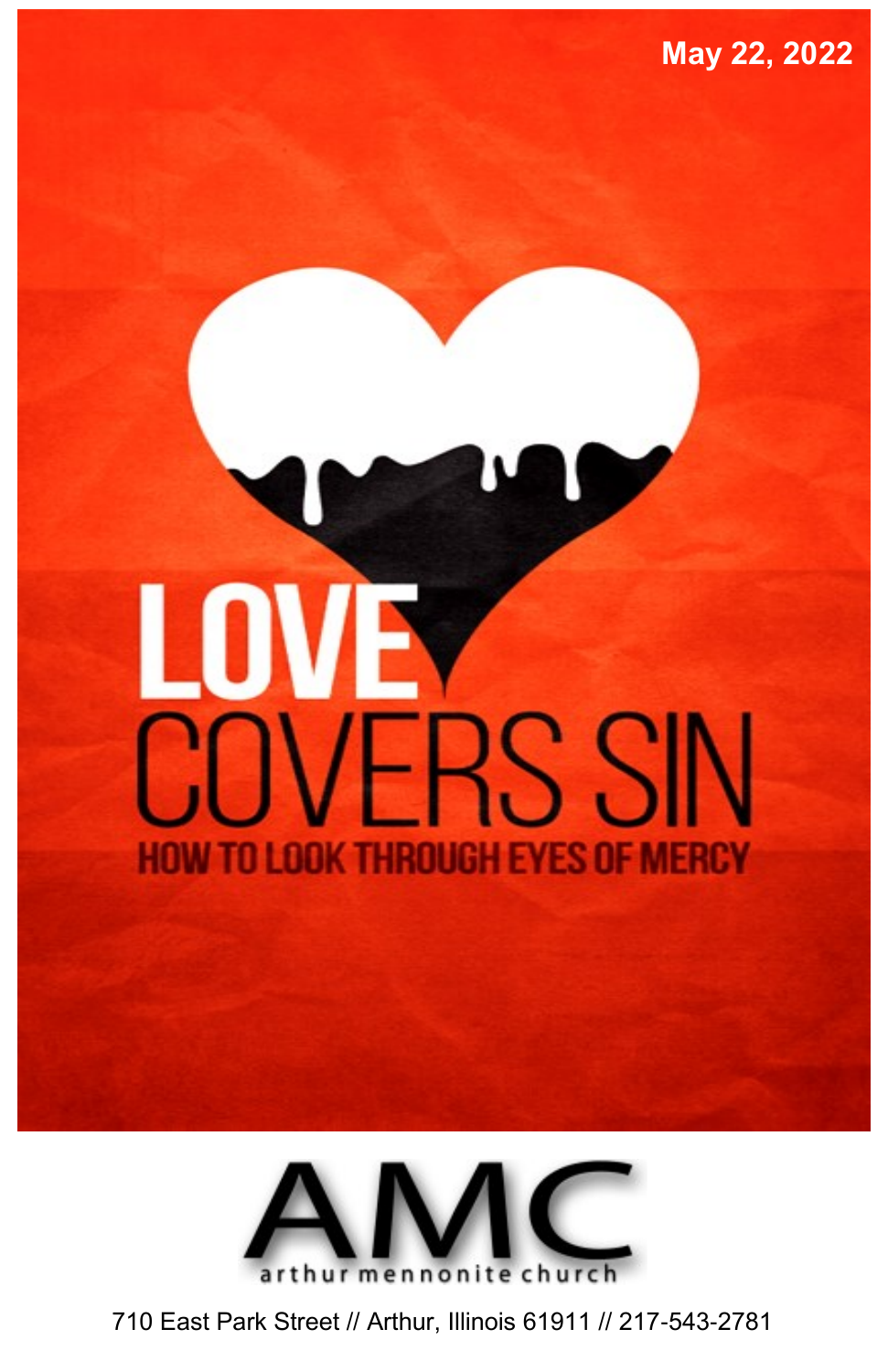## **Welcome!**

### **First-time Guests**

- We are glad you are here!
- Need more info about AMC? Please speak with a member of the AMC ministry team
- Nursery is available for children ages 5 and under.
- Buddy bags for older children are available in the foyer.
- Large print hymnals are available.

### **WORSHIP 10:30 A.M.**

Worship singing begins at 10:25 a.m.

### **CHRISTIAN EDU 9:30 A.M.**

#### **ADULTS**

Liberation Fellowship Hall

#### **HIGH SCHOOL YOUTH (GRADES 9-12)**

Explore: Philippians, Colossians, Philemon Youth House

#### **JR HIGH YOUTH (GRADES 6-8)**

Talking With God Youth House

#### **PRIMARY KIDS (AGE 2—GRADE 5)**

*Gospel Light* West Basement

#### LAST SUNDAY

#### **Attendance**

| <b>Worship Celebration</b> | 145 |
|----------------------------|-----|
| <b>Christian Education</b> | 46  |

#### **Offering**

| <b>Total Offering May</b>                        | \$5,915 |
|--------------------------------------------------|---------|
| *General Fund - \$5,865<br>*Building Fund - \$50 |         |
| 2022 Weekly Goal                                 | \$4.719 |

Tithes & Offerings can be placed in the boxes at the back of the Sanctuary or online through the church app/website.



#### **AMC's Vision "Nurture The Future Church"**

By 2027, Arthur Mennonite Church will become a community of children and adults who build deeper relationships with each other. We will guide our children to learn God's Word and know Jesus personally. Opportunities for the spiritual growth of all ages will be provided as we boldly share God's love to the world.

### **CONNECT**



arthurmennonite.org

You Tube

arthurmennonite@gmail.com Services are streamed on Facebook Live each Sunday morning at 10:25.

#### **ADMINISTRATIVE ASSISTANT**

Erica Schrock

#### **MINISTERS**

All of Jesus' Followers here at AMC

#### **MINISTRY TEAM**

Glen Rhodes (Team Leader) *Discipling & Worship*  Jeff Marner: *Administration & Youth* Nancy Kuhns: *Community Life* Emily Kauffman: *Outreach*

#### **REMINDERS**

**Nursery Today:** Kendra & Zeb H. **Next Sunday:** Michelle & Madison S.

#### **Fellowship Meal For June 12 Worship in the Park** Joe & Lanora G., Drew & Courtney G. Sandy S., Vera Y.

#### **Fellowship Groups (Organizers for May)**

**Pathfinders:** Les & Marlene H. **Legacy:** Lamar & Nadine M. **Homebuilders:** Larry & Pat Y. **Care 'n Share: May - July** Jake & Maranna C., Bertha Y., Henry & Amanda C.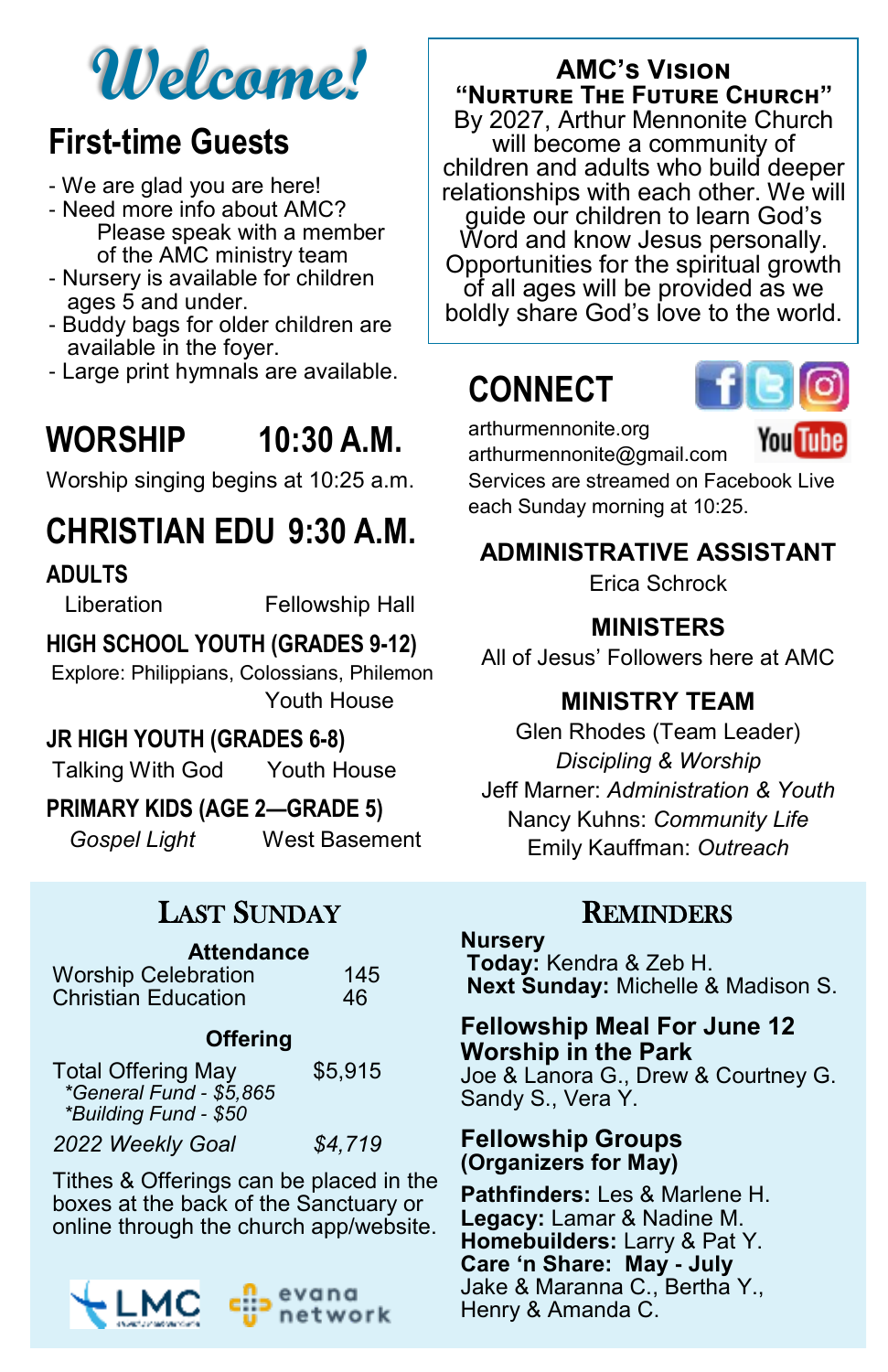#### **Graduate Recognition Today**

Today during worship we will be recognizing and praying for AMC High School and College graduates. May God bless them and their futures!

#### **Ark Playground**

The Ark Playground is in need of much repair and maintenance. It is being discussed by the AMC trustees and others to remove the Ark and replace it with other playground equipment in the near future. The new equipment and layout would have more of an open feel than the Ark. If you have questions about this please talk to head trustee Joe Gingerich.

#### **Homebuilders Meeting Today**

The Homebuilders Fellowship Group will be meeting after church today at La Cascada restaurant here in Arthur. See Pat Yoder for details.

#### **Legacy Meeting Tonight**

The Legacy Fellowship Group will be meeting at Lamar & Nadine Millers home this evening for a cookout at 5:30pm. See Nadine for details.

#### **BIRTHDAYS & ANNIVERSARIES**

#### **Birthdays This Week**

Marla Kauffman **Monday** Bradley Taylor **Tuesday** Caleb Lane **Tuesday** Drew Gingerich Friday Marlon Miler Saturday<br>Sondra Gingerich Saturday Sondra Gingerich

**Anniversaries This Week** Zeb & Kendra Hughes Saturday

### **YOUTH**

#### **Junior High Youth**

Christian Ed at Youth House 9:30am Next Gathering: Next Sunday 3:00pm

#### **High School Youth**

Christian Ed. at Youth House 9:30am Next Gathering: Tonight 7:00pm

#### **Updated Sabbatical Letter**

A letter was shared last October about Glen & Rhonda Rhodes upcoming sabbatical this summer. Some things have happened since then that required some changes and updates to the original plan. The dates and updated schedule are shared in a letter which is in mailboxes today.

#### **AMC Family Fun Night: June 4**

If you have not got your tickets (\$15) stop by the table in the foyer today. There are still 100 tickets available and they are now open for friends or anyone to purchase.

#### **Arthur Home/Eberhardt Services**

The Arthur Home stopped the Tuesday and Sunday Morning church services during the pandemic. The Tuesday service will start again this week with limited visitors. AMC will be leading this week. The Sunday morning service may start again this fall.

#### **Care n' Share Meeting Next Sunday**

The Care n' Share Fellowship Group will be meeting next Sunday, May 29 at 4:00pm in Eberhardt Park to listen to a Mackville Blue Grass concert. Bring lawn chairs. Sandwiches & dessert will be shared after at the SE pavilion.

### **EVENTS**

#### **TODAY**

| Christian Ed. Classes<br>Worship<br><b>Homebuilders Group</b><br>Legacy Group<br>HS Youth | 9:30am<br>$10:25$ am<br>12:00pm<br>5:30pm<br>$7:00$ pm |
|-------------------------------------------------------------------------------------------|--------------------------------------------------------|
| Tuesday                                                                                   |                                                        |
| Arthur Home Service (AMC)                                                                 | 6:00pm                                                 |
| Wednesday                                                                                 |                                                        |
| AMC Ladies B-fast at Yoders                                                               | 8:30am                                                 |
| <b>Next Sunday</b>                                                                        |                                                        |
| Christian Ed. Classes                                                                     | $9:30$ am                                              |
| Worship                                                                                   | 10:25am                                                |
| <b>JH Youth</b>                                                                           | 3:00 <sub>pm</sub>                                     |
| Care n' Share Group                                                                       | 4:00pm                                                 |
| <b>HS Youth</b>                                                                           | $7:00$ pm                                              |